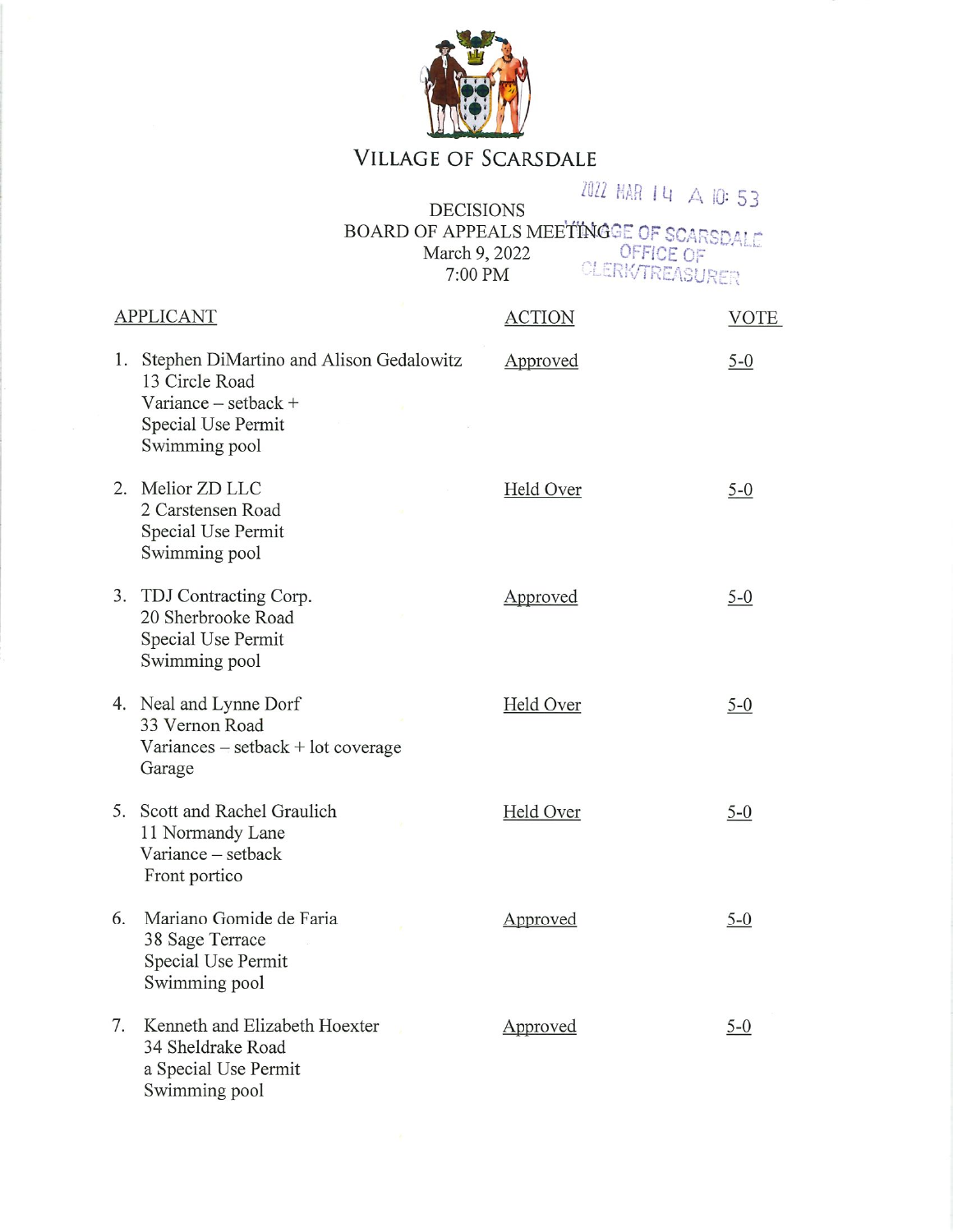| 8. | Kenneth and Jodi Meyerson<br>5 Hanover Road<br>Variance – coverage                      | Held Over | $3-2$   |
|----|-----------------------------------------------------------------------------------------|-----------|---------|
| 9. | Scott and Alison Group<br>50 Harvest Drive<br>Special Use Permit<br>Swimming pool       | Approved  | $5 - 0$ |
|    | 10. Alexandra and Anthony East<br>20 Cayuga Road<br>Special Use Permit<br>Swimming pool | Held Over | 4- 1    |

Dreaftwar

Greg Cutler, AICP, Village Planner

3/10/2022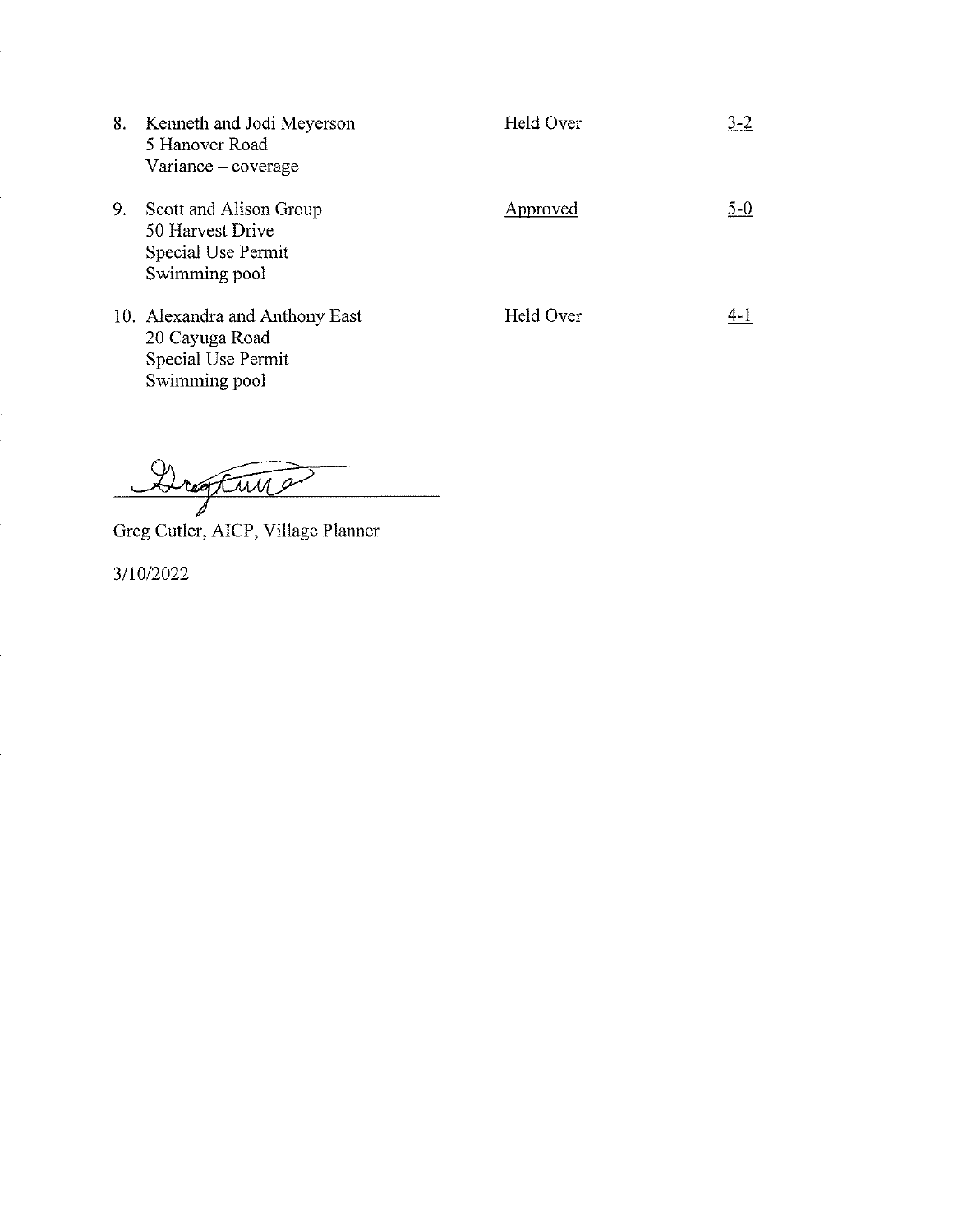

## **LEGAL NOTICE VILLAGE OF SCARSDALE**

NOTICE IS HEREBY GIVEN that a Public Hearing will be held by the Board of Appeals of the Village of Scarsdale via **Zoom Video Conference** on **Wednesday, March 9, 2022** at 7:00 p.m. at which time the Board of Appeals will consider the following:

- 1. The application of Stephen DiMartino and Alison Gedalowitz for a Variance from chapter 310-47 (swimming pool setback) of the Village Code and a Special Use Permit, pursuant to Chapter 310-88 of the Village Code, to legalize the location of an existing swimming pool at 13 Circle Road, identified on the Village tax map as Sec. 1, Blk. 3, Lot 7.
- 2. The application of Melior ZD LLC for a for a Variance from chapter 310-47 (swimming pool setback) of the Village Code to legalize an existing hot-tub and a Special Use Permit, pursuant to Chapter 310-88 of the Village Code, to construct a swimming pool at 2 Carstensen Road, identified on the Village tax map as Sec. 3, Blk. 2, Lot 52.
- 3. The application of TDJ Contracting Corp. for a Special Use Permit, pursuant to Chapter 310- 88 of the Village Code, to construct a swimming pool at 20 Sherbrooke Road, identified on the Village tax map as Sec. 13, Blk. 1, Lot 14B.
- 4. The application of Neal and Lynne Dorf for Variances from chapters 310-43 (rear yard setback) and 310-22 (lot coverage) to construct an attached garage at 33 Vernon Road, identified on the Village tax map as Sec. 19, Blk 1. Lot 145.
- 5. The application of Scott and Rachel Graulich for a Variance from chapter 310-35 (front yard setback) of the Village Code to construct a new front portico on an existing platform at 11 Normandy Lane, identified on the Village tax map as Sec. 24. Blk. 1, Lot 308. **This item will be adjourned to the April 27, 2022 meeting.**
- 6. The application of Mariano Gomide de Faria for a Special Use Permit, pursuant to Chapter 310-88 of the Village Code, to construct a swimming pool at 38 Sage Terrace Road, identified on the Village tax map as Sec. 5, Blk 1, Lot 58.
- 7. The application of Kenneth and Elizabeth Hoexter for a Special Use Permit, pursuant to Chapter 310-88 of the Village Code, to construct a swimming pool at 34 Sheldrake Road, identified on the Village tax map as Sec. 17, Blk 1, Lot 36.
- 8. The application of Kenneth and Jodi Meyerson for a Variance from chapter 310-22 (lot coverage) of the Village Code at 5 Hanover Road, identified on the Village Tax map as Sec. 17, Blk. 1, Lot 248.